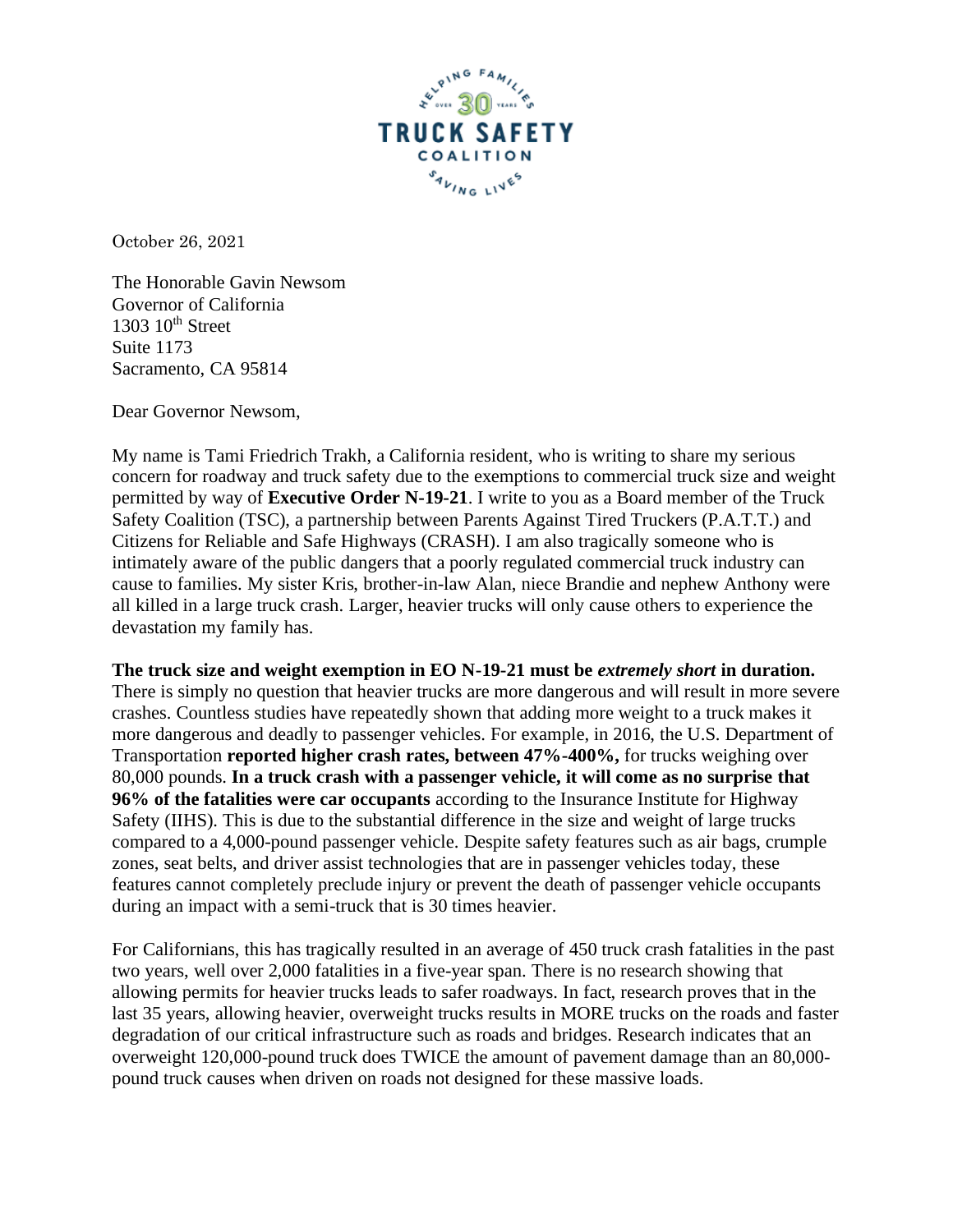Adding weight to trucks also adds length to the stopping distance. Current Federal standards require passenger cars to stop in 215 feet, but large tractor-trailers weighing just 80,000 pounds can take up to 355 feet to come to a stop on dry pavement -- the entire length of a football field. A 100,000-pound truck needs 25% more stopping distance than an 80,000-pound truck. A 120,000-pound truck needs to travel as much as 50% further than an 80,000-pound truck before it can safely stop. Furthermore, excessive weight trucks are 18% more likely to have brake violations.

Please **safeguard California's most important asset, the public,** as well as the critical infrastructure we all rely on from further deterioration. Extended overweight permitting will only make California vulnerable to more catastrophic and horrific truck crashes. Please protect California families and spare them the loss of loved ones by keeping the truck size and weight exemption in **EO N-19-21** extremely short and narrow in duration while addressing the ongoing supply chain crisis. In no way should this executive order be viewed as a test run for expanding truck size and weight on a more permanent basis.

Sincerely,

Tami Friedrich Trakh, Board Member

Citizens for Reliable and Safe Highways (CRASH)

mo Frederic Crath

Dawn King, President Truck Safety Coalition

Dawn L King

Daphne Izer, Co-Chair Parents Against Tired Truckers (P.A.T.T.)

Daphne Szer

Russ Swift, Co-Chair Parents Against Tired Truckers (P.A.T.T.)

Hamell & Swift

Zach Cahalan, Executive Director